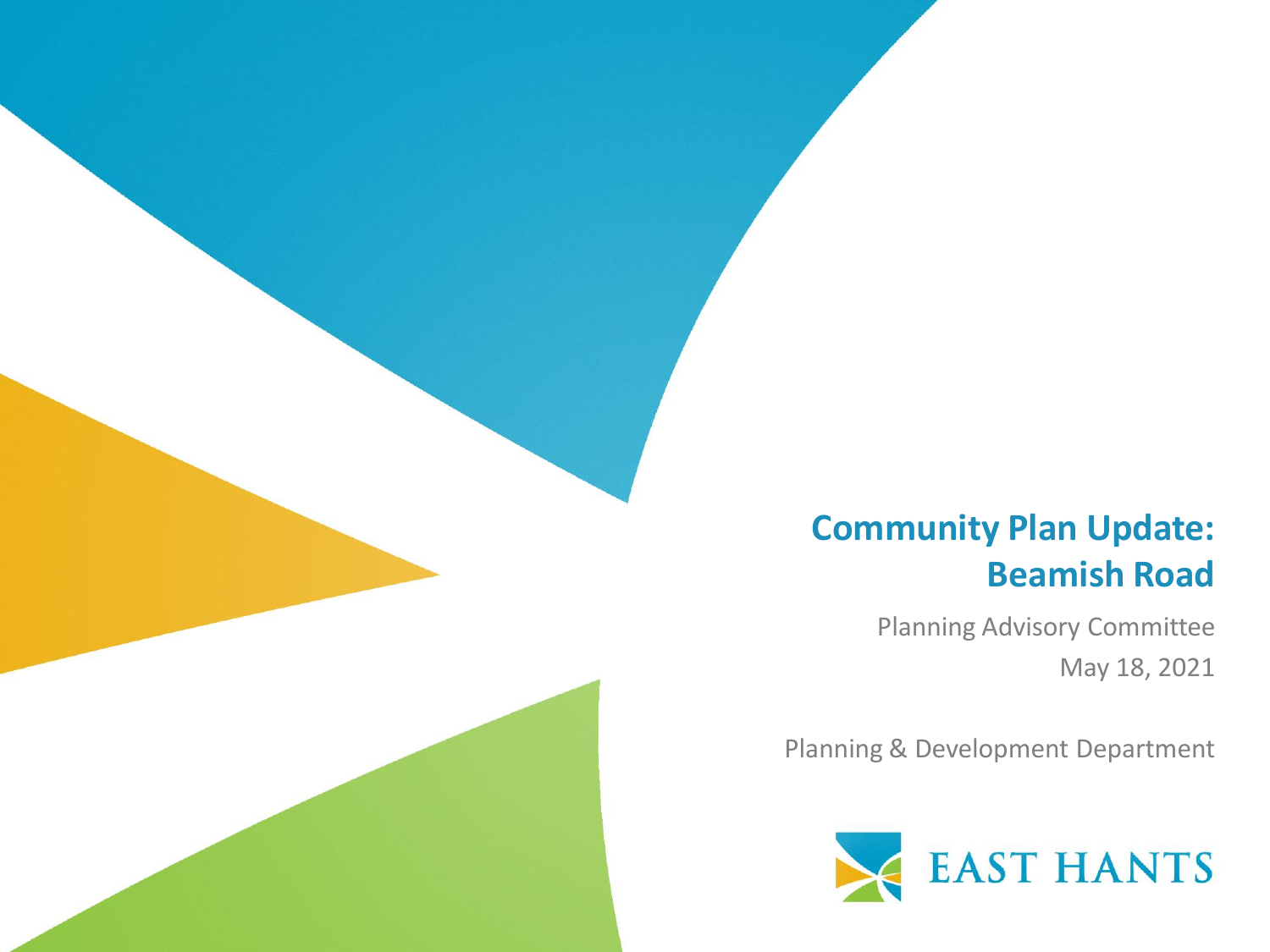# Background

- **2016** As part of the 2016 Plan Review, Planning staff had recommended that the residential portion of Beamish Road, East Uniacke be designated and zoned Country Residential (CR) because of its large lot subdivision feel. However, Council directed staff to leave the lands designated and zoned Rural Use (RU), which allows for a wider variety of activities to take place on the lands.
- **May 2019** East Hants received a planning application to enable a recreational vehicle storage facility for 36 Beamish Road. Residents on Beamish Road were very concerned about the application, and the application was refused by Council.
- **October 2019** Following Council's refusal, the majority of residents located on Beamish Road submitted a letter and a petition to Council requesting that the zoning of Beamish Road change to only permit residential uses.
- **October 2019** Council passed Motion C19(256) "*…that Council direct staff to prepare a report on re-zoning Beamish Road from Rural Use (RU) to an Established Residential Neighbourhood Zone (R1)."* Although the letter from residents and the motion from Council requests that the property be changed to R1, Planning staff recommended that the designation and zone be changed to Country Residential (CR). The Country Residential MPS policies and LUB regulations better fit with the type of residential land development that has occurred on the south portion of Beamish road to date.
- **March 2020** Planning staff presented a report to PAC regarding the Beamish Road petition as per Council's direction. At their March 2020 meeting, Council passed Motion C20(81) that "*Council table the report titled Beamish Road – MPS and LUB Mapping Amendment, dated March 4, 2020 for the next Municipal Planning Strategy review with Council."*
- **August 2020** A building permit was issued for 36 Beamish Road for a single unit dwelling and a garage.

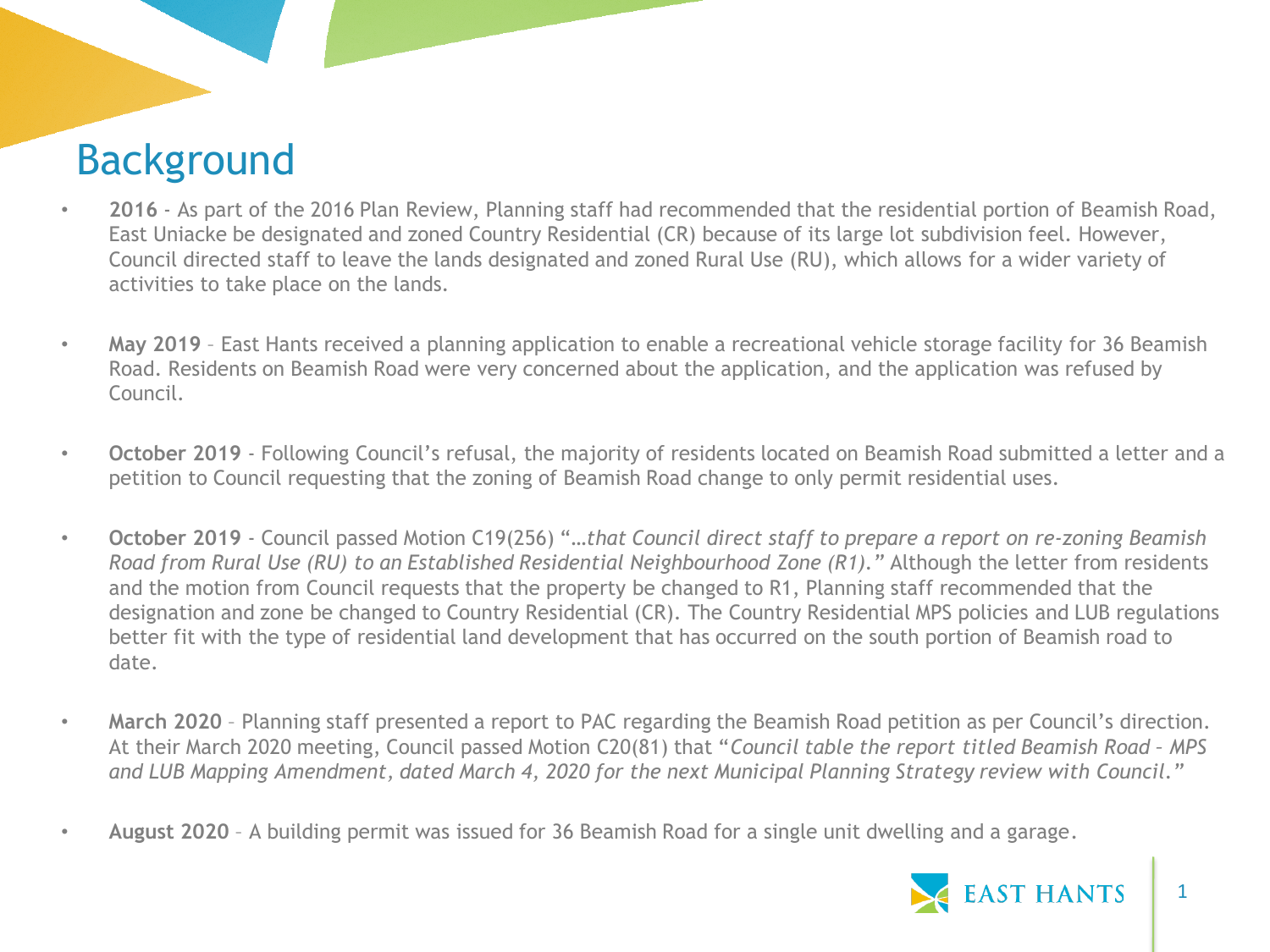# Subject Properties





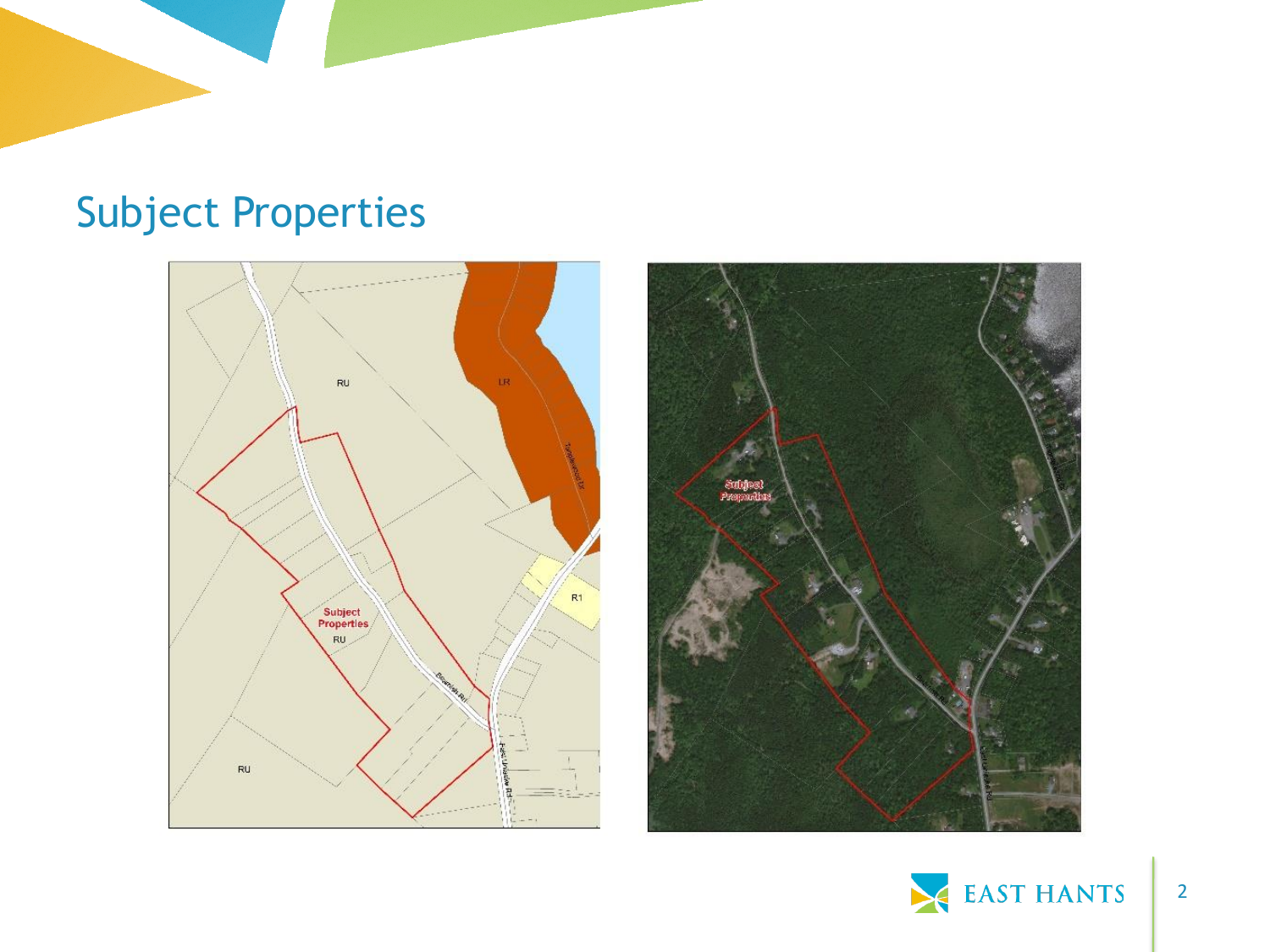### **Discussion**

- Below are two options on how Planning Advisory Committee may want to proceed with the Beamish Road topic.
- The Rural Use (RU) Zone enables a variety of uses including residential uses such as single unit dwellings, two unit dwellings, and mobile homes; commercial uses that are rural in nature such as repair and maintenance, retail and rental stores, animal hospitals and veterinary offices, tradesperson, and much more; agricultural uses such as greenhouses, agritourism uses, horse stables, boarding and training facilities; and much more. The Country Residential (CR) Zone is a restrictive zone and only permits single unit dwellings, while also allowing for accessory dwelling units and homebased businesses.
- Both of these options are acceptable to staff, as both the RU and CR zones permit residential development.
	- 1. Move forward with changing the designation and zone of the subject lands to Country Residential (CR) as part of the Plan Update.
	- 2. Maintain the current Rural Use (RU) land use designation and zone.
- If PAC proceeds with option 1, impacted residents on Beamish Road will be contacted regarding the land use designation and zone change as part of the normal course of public notification, including letters, as part of the Plan Update.